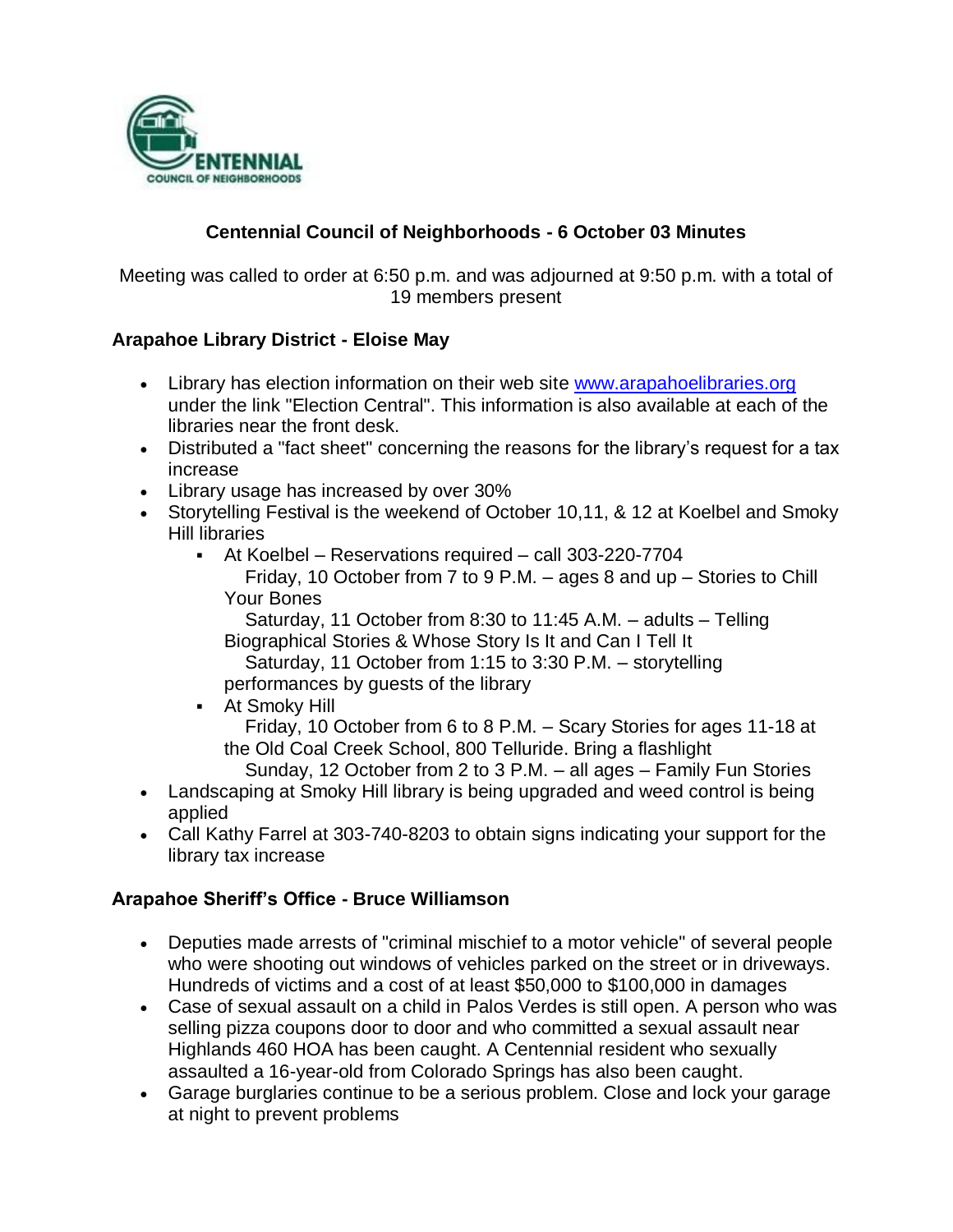- Residents can sign up for email advisories from the Sheriff's Office by going to [www.arapahoesheriff.org](file:///C:/WINDOWS/TEMP/www.arapahoesheriff.org) and selecting the link to sign up. These advisories provide information about current crimes and arrests
- Neighborhoods who want to get information about "Neighborhood Watch" can call Deputy Amir Stephen at 720-874-3752 or email him at [astephen@co.arapahoe.co.us](mailto:astephen@co.arapahoe.co.us) Deputies will attend HOA meeting to present information

### **South Suburban Parks & Recreation - Jean Flynn**

- Annual public hearing on proposed changes to fees & charges is on Wednesday, 8 October at 7:30 P.M. at Goodson Recreation Center
- New dog park named "Bark Park", will have access and parking on County Line Road. Fence construction to begin within a few weeks, and park should be open by mid November
- Another "Living Well" free lecture on Thursday, 16 October at 6:00 P.M. at Goodson Recreation Center. Lecture will be "4 Steps to a Stronger Back"
- Halloween "Spooktacular" party will be on Friday, 24 October from 6 to 9 P.M. at the Goodson recreation center. Advance tickets are \$4.00 from the Recreation Center, or online at [www.sspr.org](http://www.sspr.org/)
- Construction at Littleton and Lone Tree Recreation Centers going well
- There will be a new skate park facility at Sheridan
- "Matching Gifts" program will begin in January. About \$10,000 will be available if the annual budget is approved

# **Arapahoe Park & Recreation - Rebecca Nash**

- District has been asked to maintain the Bow Tie property (near Cherry Creek State Park and Parker Road), but the property is not in the district, and is owned by the City of Centennial
- Asked for CenCON members' opinions concerning the need for funding for this maintenance. Will district members who pay taxes object to using tax money for maintaining this park? At this time, the relative costs for maintenance are not known
- Moved into a new District Office and have hired a District manager for the first time. Taking applications to hire a Rec Center manager
- Developing a design for a water slide for the Lookout Pool facility

# **Cunningham Fire District - Jerry Rhodes**

- This week, 6 to 11 October, is Fire Prevention week. The theme for this year is "Get Out, Stay Out". Many fire related deaths caused by people who have gotten out of a fire, but then went back in to look for a loved one, a pet, or a prized possession
- Parker Fire will host fire prevention week festivities on Main Street on 11 October
- At Littleton Fire, there will be an "open house" at Station One on 11 October
- South Metro Fire will dedicate their new Station Thirty-Four on 18 October from 10 A.M. till Noon
- Cunningham Fire had a pancake breakfast at Station Sixty-Three. Between 700 and 1000 people attended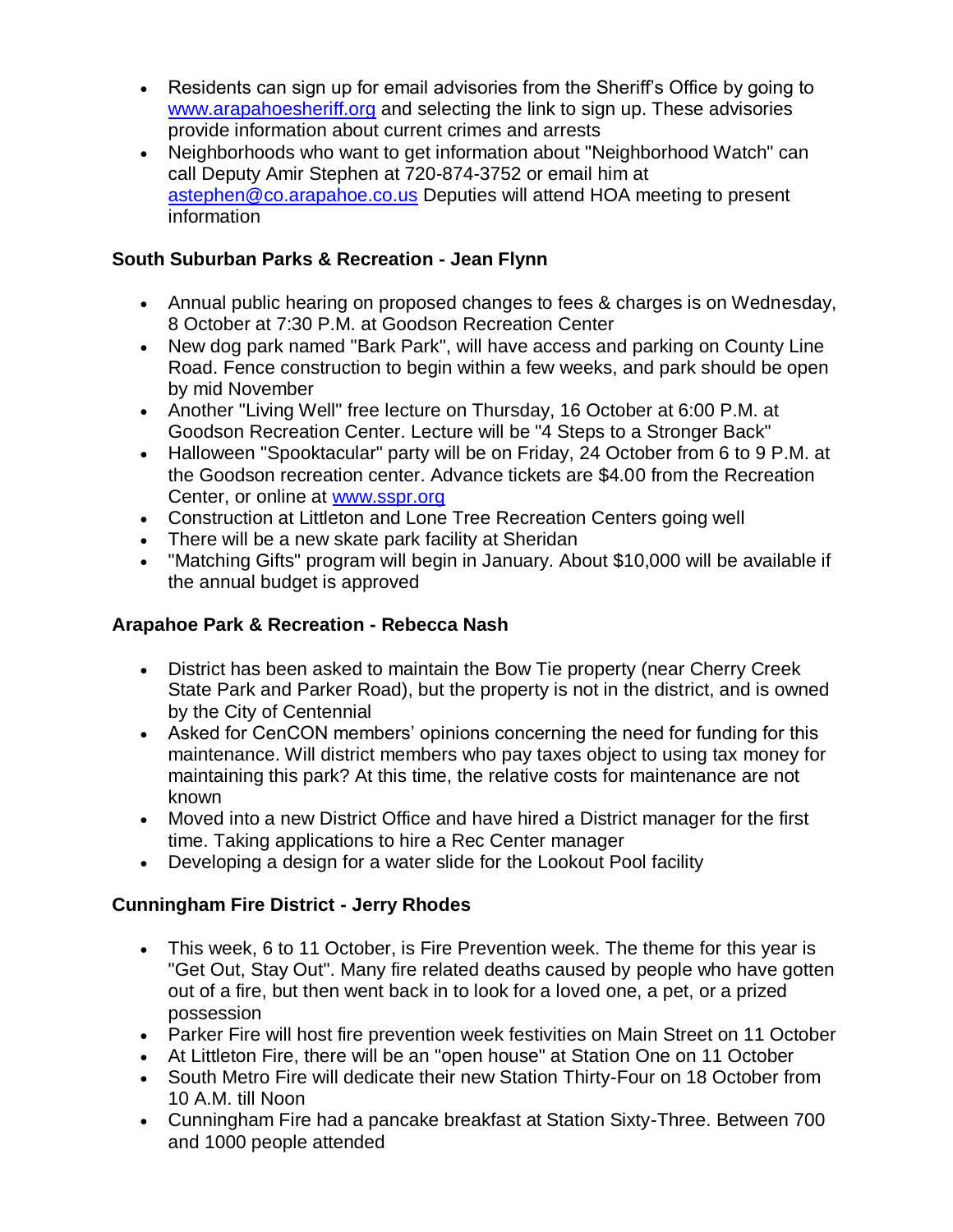- Parker Fire Chief Dan Qualman and Operations Chief John York received a National Accreditation award. Prevention Chief Jim Drummond also received his credentials for arson investigation
- All four Fire Districts working on getting federal grants
- Fire equipment at Buckley Air Force base is now available for emergencies within the city

# **City of Centennial – City Council Ward 3 - Susan Nix**

- Aurora gave Centennial, for free, the software used in Municipal Court administration, which is valued between \$100,000 and \$200,000
- City received \$1,400,000 Highway Users Tax fund money. City is now planning to hire a Code Enforcement Officer, an Accounting Technician, a Council/Citizen Request Liaison, a Liquor License Administrator, and a Deputy City Clerk
- Municipal Court will start in November
- City will annex property where Wal-Mart plans to construct a new store in Centennial. This will help provide much needed tax revenue
- Rocky Mountain News had a 2 page article about Centennial on Monday, 6 **October**
- Alan Fletcher, City Council member for ward 4, has resigned
- Also, Bob Cole, the attorney for Centennial, has resigned effective January 1
- City Council will start meeting on Monday nights (instead of Thursday) beginning in January
- Council is now working on the City's budget

# **City of Centennial – Community Relations -Nancy Reubert**

 Asked for suggestions and discussions about putting HOA information on the City's web site community page. Contact Ms. Reubert at 303-754-3327 or [nreubert@centennialcolorado.com](mailto:nreubert@centennialcolorado.com)

# **City of Centennial – Transportation -Tex Elam**

- RTD Route #66 bus now extended to the Arapahoe Park-n-Ride on Saturdays
- In January, RTD Route #153 will be extended to end at the Arapahoe Crossings shopping center, and will connect with Route #66
- If Lone Tree joins the transportation district, Route 26X will be extended to end at the Skyridge Medical Center. Service offered on weekdays at 15-minute peak, 30-minute base, and 60-minute night frequency. Weekday & Saturday hours are 6 A.M. to 11 P.M., Sunday from 10 A.M. to 7 P.M. Saturday service is on a 30 minute frequency
- Route #473 will also be extended to end at Skyridge Medical Center. 30 minute frequency on weekdays and Saturdays from 6 A.M. to 11 P.M. with 60 minute frequency on Sunday from 10 A.M. to 7 P.M.
- Public hearings on these changes will be held at: Aurora Heather Gardens, 2888 S. Heather Gardens Way, #102, on Thursday, 9 October at 7 P.M. and at Denver Tech Center, 6399 S. Fiddlers Green Circle on Wednesday, 8 October at 7 P.M.
- For more information, call Mr. Elam at 303-741-4491 or [telam@centennialcolorado.com](mailto:telam@centennialcolorado.com)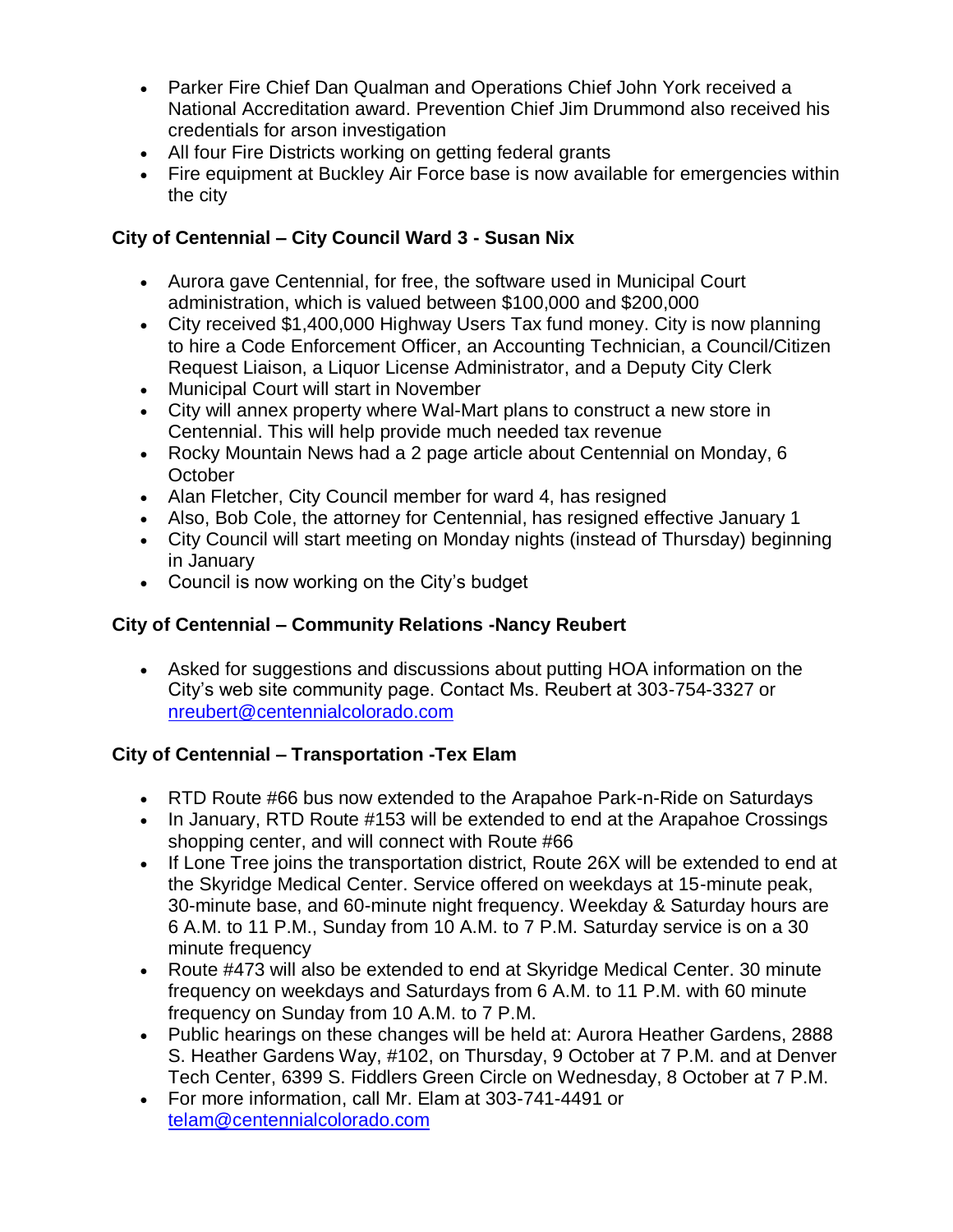### **CenCON Reports - President - Cathy Noon**

- First town meeting on City of Centennial's Comprehensive Plan will be October  $28<sup>th</sup>$  at 7:00 PM. The Comprehensive Plan committee meets on the first and third Tuesdays of the month at the City Offices. The public is welcome to attend
- Because of the City Council's move to Monday, CenCON will have to move the monthly meeting starting in January 2004. Members indicated that the most popular choices for change are:
	- $\circ$  Fourth Monday of the month at the Library Administration Building
	- $\circ$  First Thursday of the month at the Library Administration Building
	- $\circ$  First Tuesday of the month at the Library Administration Building
- Centennial residents can comment on the Marathon re-development on Wednesday, 22 October at 7 P.M. at the Littleton Courthouse
- City map has been updated with HOA locations, and a copy has been given to John Pazour at the City
- New Contact and Newsletter lists will be given to the City, Library, South Suburban, Sheriff, and Fire Districts
- Ward 4 forum for the City Council candidates will be Sunday, 12 October from 2 to 4 P.M. at the Smoky Hill Library
- Information about free web site from Neighborhood Link will be posted on CenCON web site, [www.cencon.net](http://www.cencon.net/)

#### **- Treasurer - Gerry Cummins**

| <b>Checking account</b><br>Previous balance: | \$737.87 | <b>Savings account</b><br>Previous balance: | \$3102.69 |
|----------------------------------------------|----------|---------------------------------------------|-----------|
| Income                                       | \$0.00   | Income (Dues)                               | \$90.00   |
| <b>Expenses</b>                              | \$138.99 | (Interest)                                  | \$5.72    |
| <b>Closing Balance</b>                       | \$598.88 | <b>Closing Balance</b>                      | \$3198.41 |

#### **- Secretary - Frank Green**

 Moved by Lynn Leader and seconded by Michael Kirrane that the September 2003 minutes be approved as read. Approval was unanimous

#### **- Membership - Michael Kirrane**

 Several HOAs who were delinquent in their dues have paid. Some inactive members have again become active

#### **- Plans - Brad Calbert**

- Seven developer plans were discussed. Copies of the comments for the plans will be distributed to all members
	- o Estancia development
	- o ACWWPID water storage tank
	- o Wal-Mart property annexation
	- o Personal Touch Catering